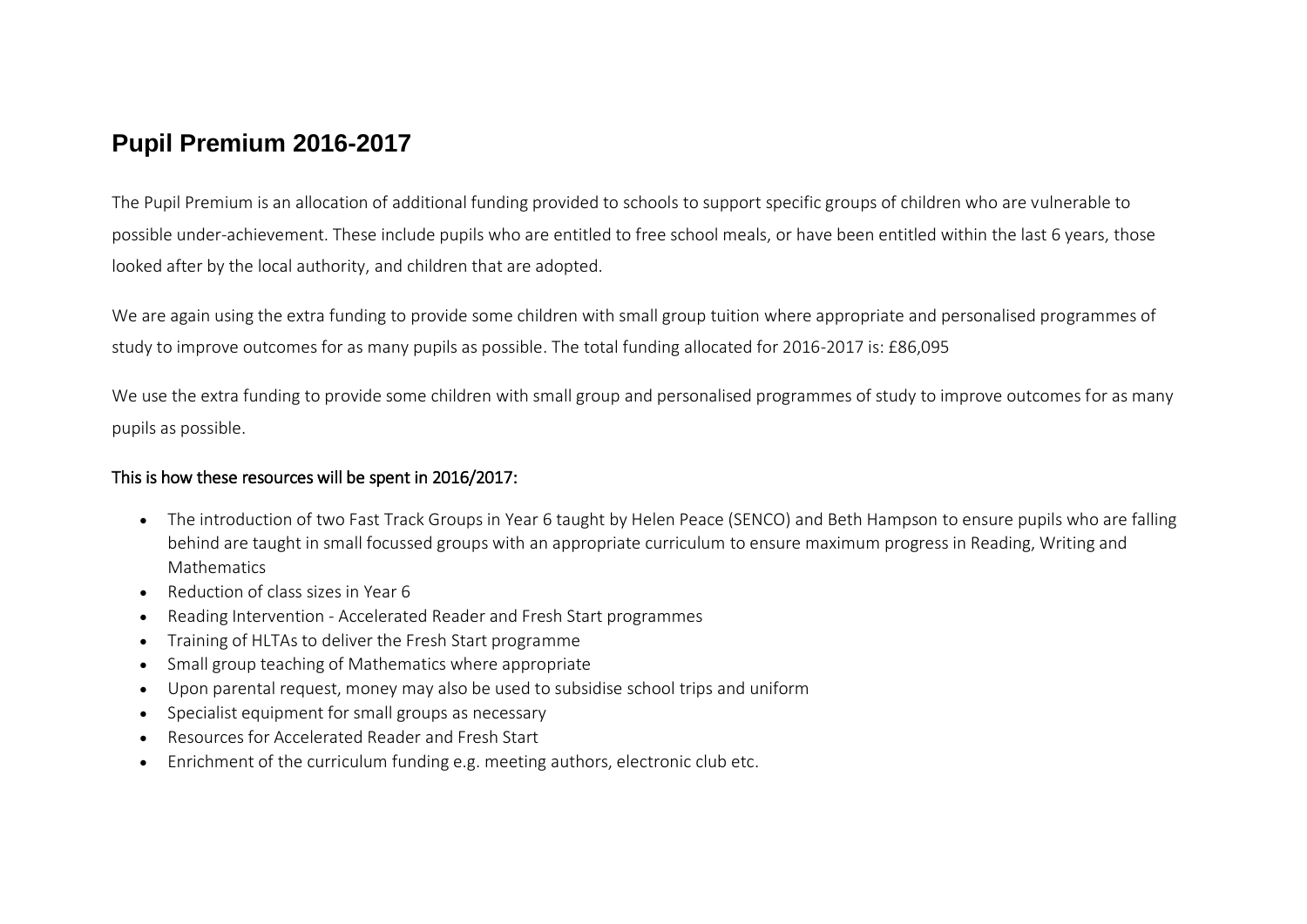- Use of Attendance Lead and APSO to ensure we maximise attendance and commitment to learning, 2 hours additional APSO time per week in order to focus on the attendance of disadvantaged pupils
- Funding for staffing to reduce class sizes in Year 6 in order to rapidly address gaps
- HLTA salary to provide intervention for disadvantaged pupils with EBD barriers.
- Also providing uniform where there is a need.

The main barriers to learning for disadvantaged pupils are

- Gaps in Literacy and Numeracy
- Lower attendance that can affect academic progress
- Social and emotional needs including attitude to learning

| Strategy              | Allocation of Funding | Action                  | Rationale               | Measuring Impact       | Impact RAG           |
|-----------------------|-----------------------|-------------------------|-------------------------|------------------------|----------------------|
| Establish Fast Track  | One additional        | Identify pupils in need | This will help those    | Progress of pupils     | Year 6 SS from GL    |
| groups in Y6 with     | teacher:              | of social and emotional | falling behind to catch | monitored half termly. | Test on entry and    |
| increased adult/pupil | £37350.24             | support.                | up quickly              | Monitor against non-   | exit for             |
| ratios $(1:8)$        |                       | Identify pupils who     |                         | disadvantaged pupils   | disadvantaged was    |
|                       | One additional ETA:   | have gaps in Literacy   |                         | $nationally - gaps$    | <b>Reading</b>       |
|                       | £15417.72             | and Numeracy.           |                         | closing.               | <b>Entry 93.3</b>    |
|                       |                       |                         |                         |                        | Exit 96 $.6$ (+ 3.3) |
|                       |                       |                         |                         |                        | points               |
|                       |                       |                         |                         |                        | <b>Maths</b>         |
|                       |                       |                         |                         |                        | <b>Entry 92.3</b>    |
|                       |                       |                         |                         |                        | Exit 98 .3 $(+ 6)$   |
|                       |                       |                         |                         |                        | points               |
|                       |                       |                         |                         |                        |                      |
|                       |                       |                         |                         |                        |                      |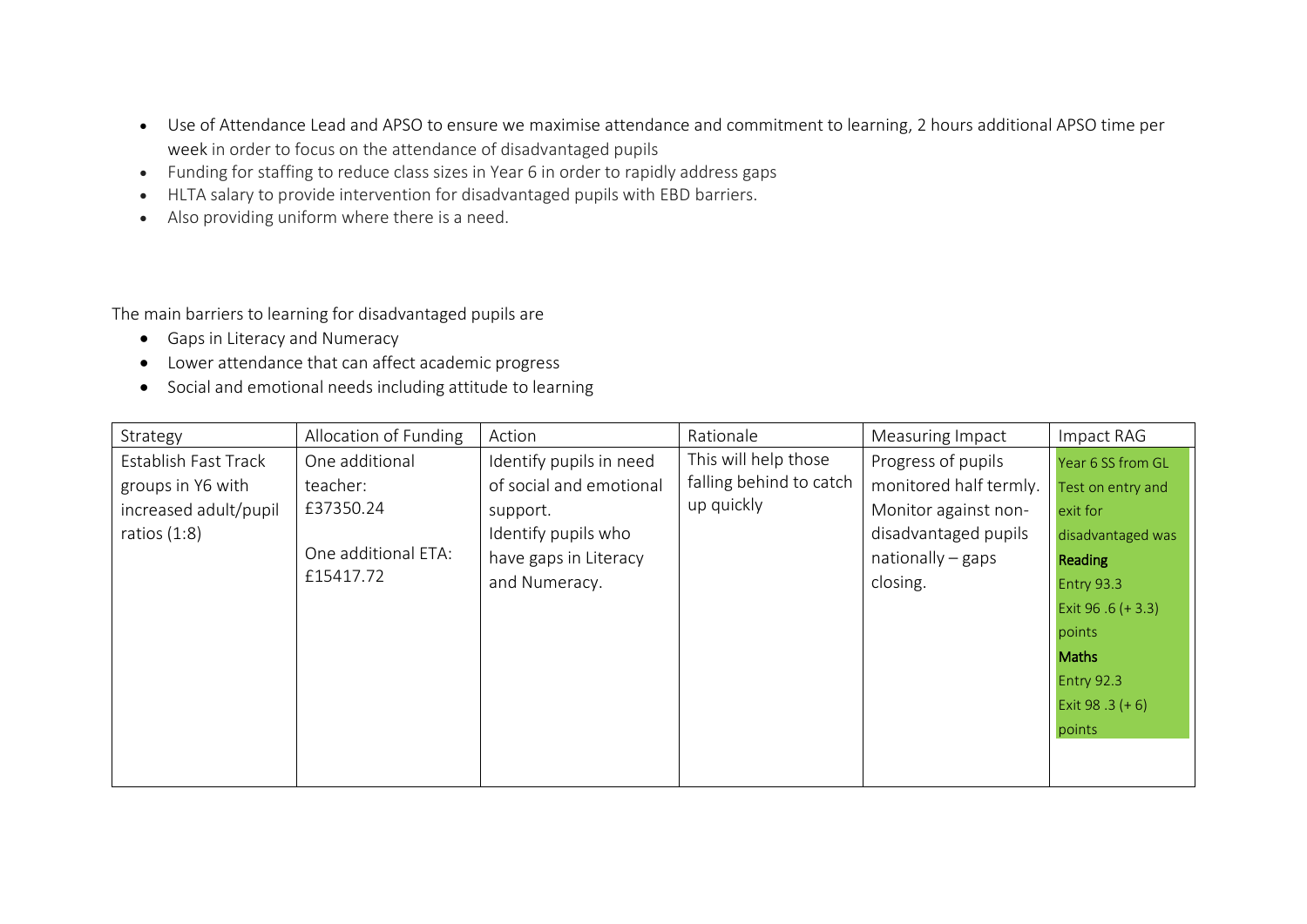| Introduce Fresh Start     | Contribution of: | Identify pupils with low | Pupils who can read    | Reading and reading | Year 8 pupils who        |
|---------------------------|------------------|--------------------------|------------------------|---------------------|--------------------------|
| Reading Intervention      | £6000            | reading and reading      | successfully will have | with comprehension  | took part in Fresh       |
| Programme                 |                  | comprehension ages       | greater access to the  | ages to increase.   | Start for 4 months       |
|                           |                  | Purchase package; train  | entire curriculum      |                     | made 1 year and 9        |
|                           |                  | staff; allocate teaching |                        |                     | months' progress in      |
|                           |                  | resources and time       |                        |                     | reading.                 |
|                           |                  |                          |                        |                     | Year 7 pupils made       |
|                           |                  |                          |                        |                     | 9 months' progress       |
|                           |                  |                          |                        |                     | in 4 months.             |
|                           |                  |                          |                        |                     | Year 6 pupils made       |
|                           |                  |                          |                        |                     | 5.5 months'              |
|                           |                  |                          |                        |                     | progress in 4            |
|                           |                  |                          |                        |                     | months.                  |
|                           |                  |                          |                        |                     |                          |
|                           |                  |                          |                        |                     |                          |
| Continue the              |                  | Identify pupils with low | Pupils who can read    | Reading and reading | Disadvantaged            |
| <b>Accelerated Reader</b> |                  | reading and reading      | successfully will have | with comprehension  | pupils in Year 6         |
| programme and             |                  | comprehension ages       | greater access to the  | ages to increase.   | reading age has an       |
| ensure reading            |                  | and ascertain their zone | entire curriculum      |                     | average                  |
| materials inspire         |                  | of proximal              |                        |                     | improvement of 1         |
| reading                   |                  | development.             |                        |                     | year 3 months            |
|                           |                  |                          |                        |                     | (spelling                |
|                           |                  |                          |                        |                     | improvement of           |
|                           |                  |                          |                        |                     | 2years and 8             |
|                           |                  |                          |                        |                     | months)                  |
|                           |                  |                          |                        |                     | <b>GL NGRT shows for</b> |
|                           |                  |                          |                        |                     | Y7 average SAS 102       |
|                           |                  |                          |                        |                     | (100 national)           |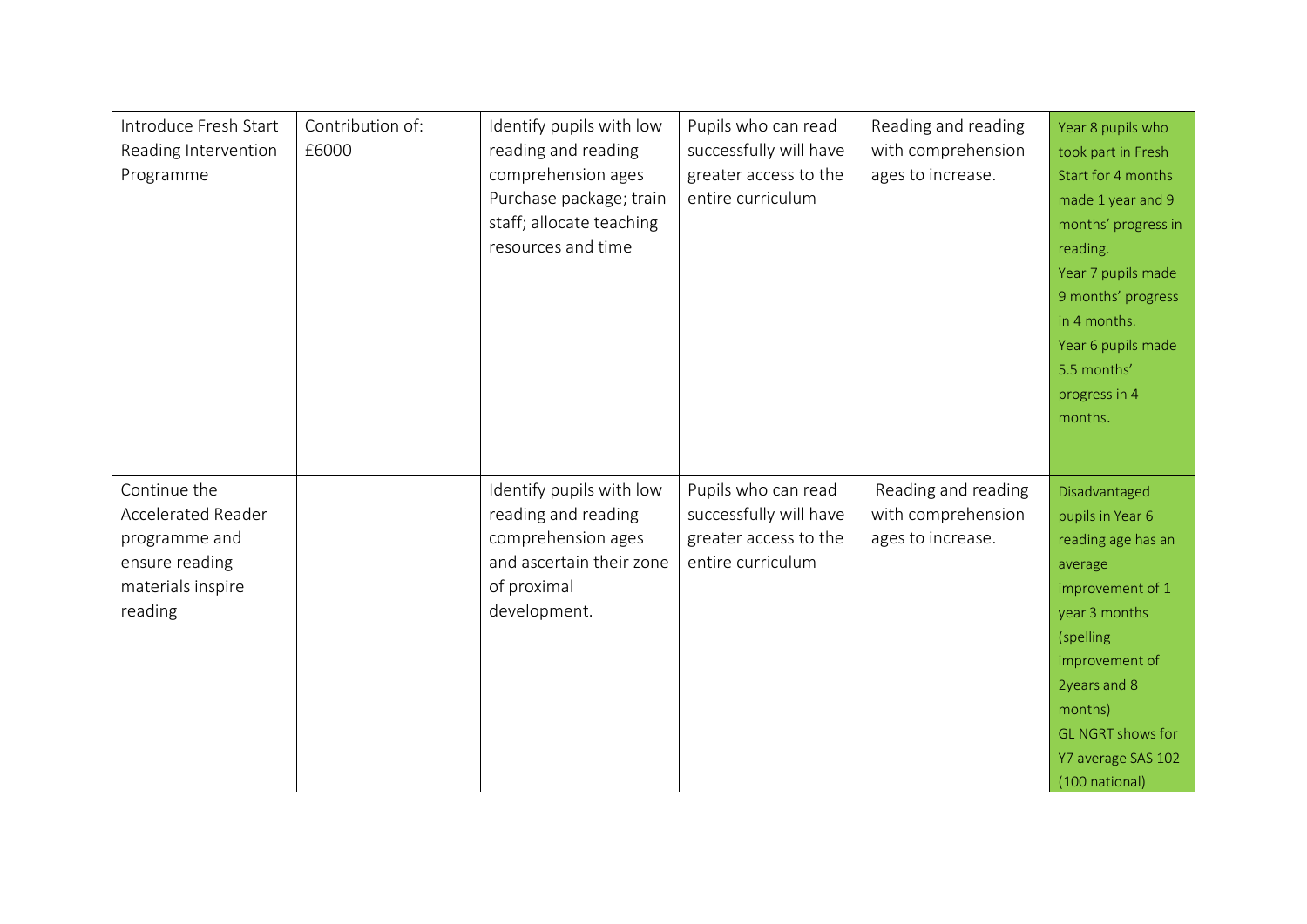|                            |                  |                           |                         |                          | <b>GL NGRT shows for</b> |
|----------------------------|------------------|---------------------------|-------------------------|--------------------------|--------------------------|
|                            |                  |                           |                         |                          | Y8 average SAS           |
|                            |                  |                           |                         |                          | 11.15 (100 national)     |
| Monitor and give           | 50% salary cost: | Identify pupils who do    | This will help those    | Reduction in the         | The number of            |
| opportunities to           |                  | not do or complete        | falling behind to catch | number of                | homeworks                |
| complete homework          | £2673.74         | homework and put          | up quickly.             | disadvantaged pupils     | detentions attended      |
|                            |                  | support in place.         |                         | no completing            | by disadvantaged         |
|                            |                  | Employ a homework         |                         | homework tasks.          | pupils reduced in Y7     |
|                            |                  | worker with a specific    |                         |                          | from 37%i (10            |
|                            |                  | focus on PP pupils who    |                         |                          | pupils) in Term 1 to     |
|                            |                  | struggle with             |                         |                          | 11% (3 pupils) in the    |
|                            |                  | homework                  |                         |                          | final term               |
|                            |                  |                           |                         |                          | Y8 reduced from          |
|                            |                  |                           |                         |                          | 29% (8 pupils) in        |
|                            |                  |                           |                         |                          | term 1 to 14% (4         |
|                            |                  |                           |                         |                          | pupils) in term 3.       |
| <b>Assertive Mentoring</b> | School budget    | <b>Assertively Mentor</b> | To encourage high       | Pupils will take part in | Y6 83% of pupils         |
| Programme to               |                  | pupils and give further   | aspirations in          | a wide range of extra-   | took part in             |
| promote independent        |                  | mentoring where           | disadvantaged pupils    | curricular activities.   | extracurricular          |
| skills in English and      |                  | necessary                 |                         | Pupils will take greater | activities 51% in 2 to   |
| Maths                      |                  |                           |                         | responsibility for their | 5 activities regularly   |
|                            |                  |                           |                         | own learning by target   | In Y7 81% of pupils      |
|                            |                  |                           |                         | setting at mentor        | took part in             |
|                            |                  |                           |                         | meetings                 | extracurricular          |
|                            |                  |                           |                         |                          | activities 33% in 2 to   |
|                            |                  |                           |                         |                          | 5 activities regularly   |
|                            |                  |                           |                         |                          | In Y8 92% of pupils      |
|                            |                  |                           |                         |                          | took part in             |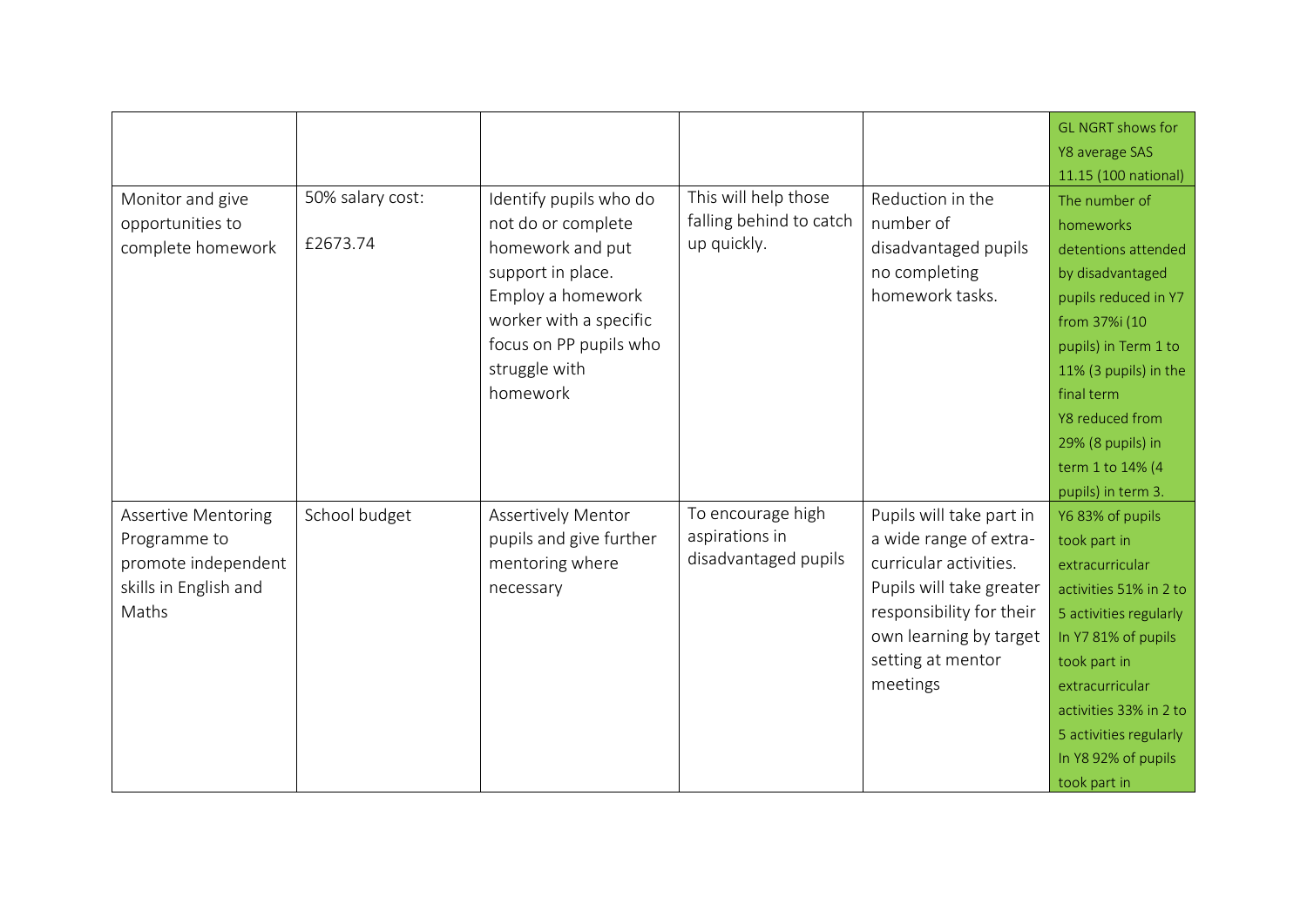| Introduce rigorous<br>monitoring systems of<br>teaching and learning<br>with a focus on<br>Disadvantaged pupils | School budget | To maintain a system of<br>monitoring and<br>evaluation that involves<br>Middle Leaders and<br>ensures quality<br>teaching and learning<br>across all subjects. | Quality first teaching<br>will ensure pupils<br>make strong progress.                                                                | Gap against non-<br>disadvantaged<br>nationally is closing                        | extracurricular<br>activities 65% in 2 to<br>5 activities regularly<br>Data attached                                                                                                                                                                                                                                                                                             |
|-----------------------------------------------------------------------------------------------------------------|---------------|-----------------------------------------------------------------------------------------------------------------------------------------------------------------|--------------------------------------------------------------------------------------------------------------------------------------|-----------------------------------------------------------------------------------|----------------------------------------------------------------------------------------------------------------------------------------------------------------------------------------------------------------------------------------------------------------------------------------------------------------------------------------------------------------------------------|
| To develop a positive<br>attitude to learning in<br>all pupils.                                                 | School budget | Introduce Growth<br>Mindset<br>Monitor behaviour of<br>pupils and mentor<br>where appropriate.                                                                  | With the<br>development of a<br>Growth Mindset<br>pupils will become<br>resilient and there will<br>be a determination to<br>succeed | Pupils will develop a<br>Growth Mindset and<br>become resilient -<br>pupil voice. | In Y6 behavioural<br>incidents (including<br>low level classroom)<br>P1 reduced from 10<br>in Term 1 to 8 in<br>Term <sub>3</sub><br>In Y7 behavioural<br>incidents (including<br>low level classroom)<br>reduced from 50 in<br>term 1 to 9 in term<br>3<br>In Y8 behavioural<br>incidents (including<br>low level classroom)<br>reduced from 77 in<br>term 1 to 14 in<br>term 3 |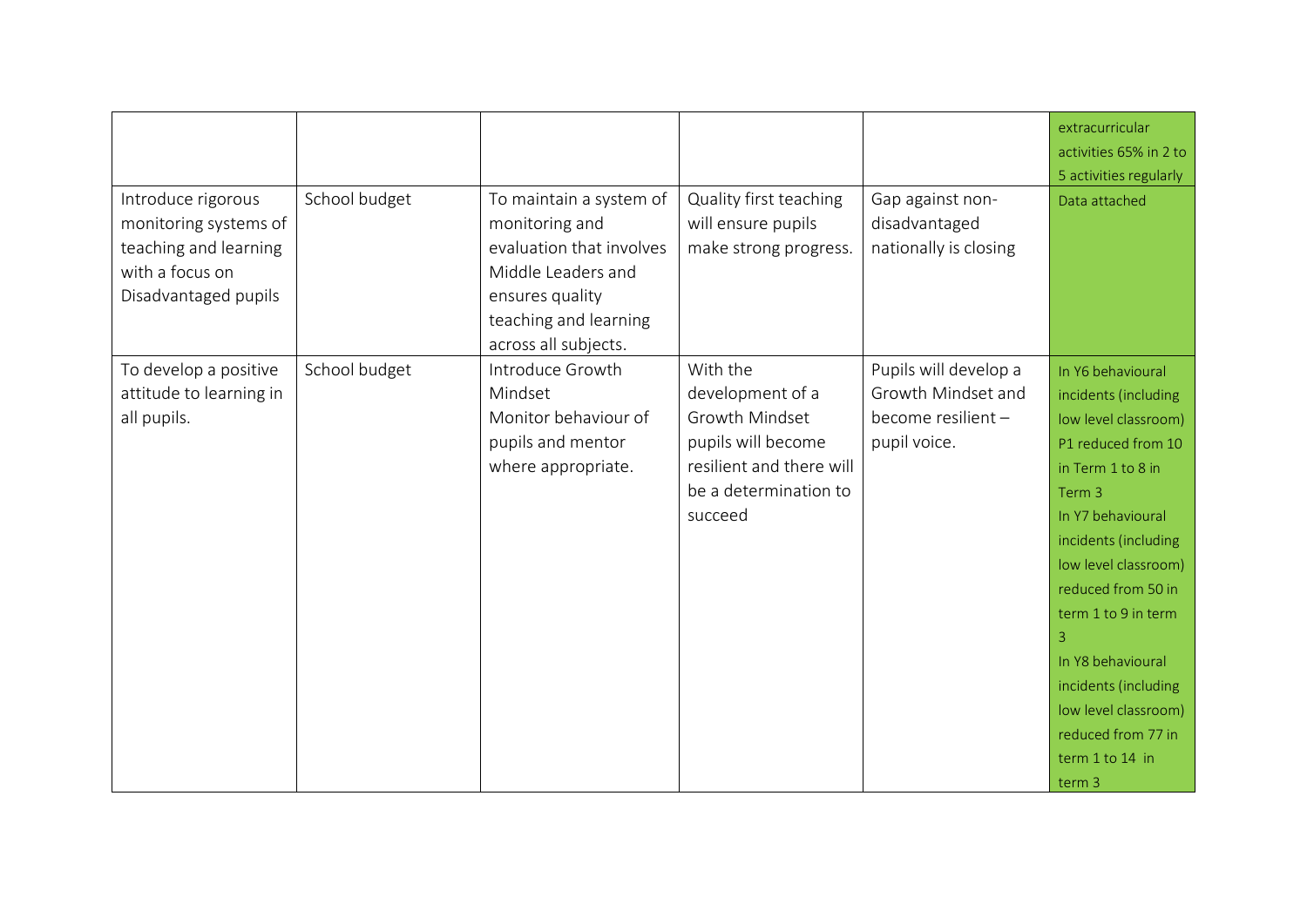| To increase the      | Increased APSO time: | Monitor attendance     | With an improvement    | Attendance for         | Persistent            |
|----------------------|----------------------|------------------------|------------------------|------------------------|-----------------------|
| attendance of all    | £2000                | Appoint a HLTA to      | in attendance their    | disadvantaged pupils   | $ab$ sentees - this   |
| disadvantaged pupils |                      | mentor pupils with     | will also be an        | is above 95%.          | figure has reduced    |
|                      | Leadership capacity: | attendance below 95%   | improvement in         |                        | throughout the year   |
|                      | £1000                | Attendance to work     | attitude to learning   |                        | from March 15.25%     |
|                      |                      | with APSO to ensure    | and therefore          |                        | to summer 10.75%.     |
|                      |                      | that attendance        | progress.              |                        | <b>Mentoring for</b>  |
|                      |                      | increases additional 2 |                        |                        | attendance, a new     |
|                      |                      | hours per week.        |                        |                        | initiativebut already |
|                      |                      |                        |                        |                        | shows that 90% of     |
|                      |                      |                        |                        |                        | these pupils          |
|                      |                      |                        |                        |                        | improved their        |
|                      |                      |                        |                        |                        | attendance.           |
|                      |                      |                        |                        |                        | Y6 attendance         |
|                      |                      |                        |                        |                        | 95.2%                 |
|                      |                      |                        |                        |                        | Y7 attendance         |
|                      |                      |                        |                        |                        | 93.94%                |
|                      |                      |                        |                        |                        | Y8 attendance         |
|                      |                      |                        |                        |                        | 93.4%                 |
| To monitor the       | Leadership and       | CPD provided so pupils | Quality first teaching | Progress of pupils     | Progress was          |
| progress of          | administration       | falling behind are     | will ensure pupils     | monitored half termly. | monitored half        |
| disadvantaged pupils | capacity released:   | swiftly identified and | make strong progress.  | Monitor against non-   | termly and            |
| every half term and  | £6730 (Leadership)   | relevant interventions | Where pupils need      | disadvantaged pupils   | interventions in      |
| provide intervention | £2291 (admin)        | put in place.          | extra support relevant | $nationally - gaps$    | reading, spelling,    |
| for those falling    |                      |                        | intervention will be   | closing.               | handwriting and       |
| behind.              |                      |                        | introduced.            |                        | maths.                |
|                      |                      |                        |                        |                        | Year 6 SS from GL     |
|                      |                      |                        |                        |                        | Test on entry and     |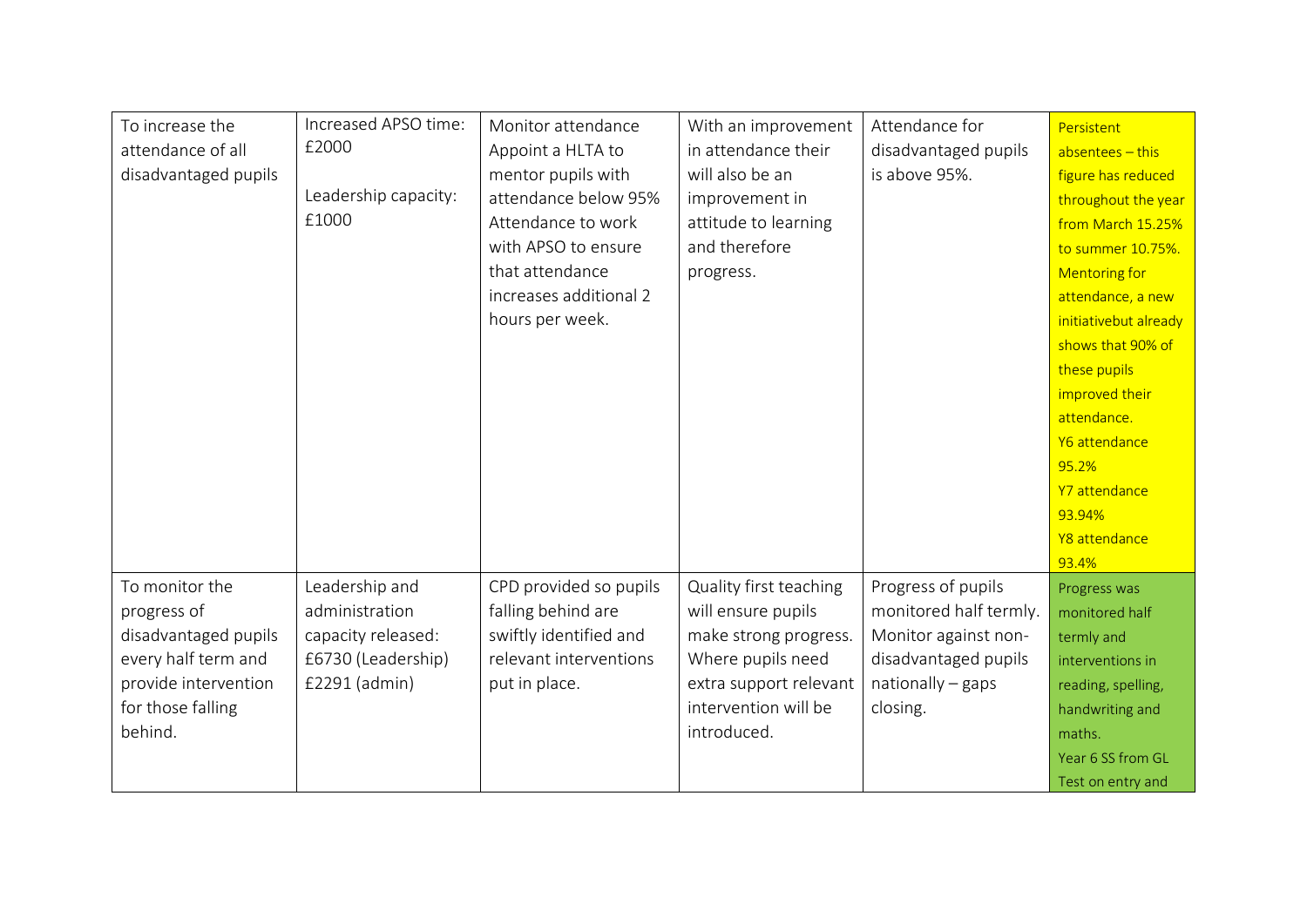|  |  | exit for             |
|--|--|----------------------|
|  |  | disadvantaged was    |
|  |  | Reading              |
|  |  | <b>Entry 93.3</b>    |
|  |  | Exit 96 $.6$ (+ 3.3) |
|  |  | points               |
|  |  | Maths                |
|  |  | <b>Entry 92.3</b>    |
|  |  | Exit 98 .3 $(+ 6)$   |
|  |  | points               |
|  |  | Year 8 pupils who    |
|  |  | took part in Fresh   |
|  |  | Start for 4 months   |
|  |  | made 1 year and 9    |
|  |  | months progress in   |
|  |  | reading.             |
|  |  | Year 7 pupils made   |
|  |  | 9 months progress    |
|  |  | in 4 months.         |
|  |  | Year 6 pupils made   |
|  |  | 5.5 months progress  |
|  |  | in 4 months.         |
|  |  | Year 7 pupils        |
|  |  | receiving HLTA       |
|  |  | intervention in      |
|  |  | Mathematics          |
|  |  | averaged 20 marks    |
|  |  | improvement on       |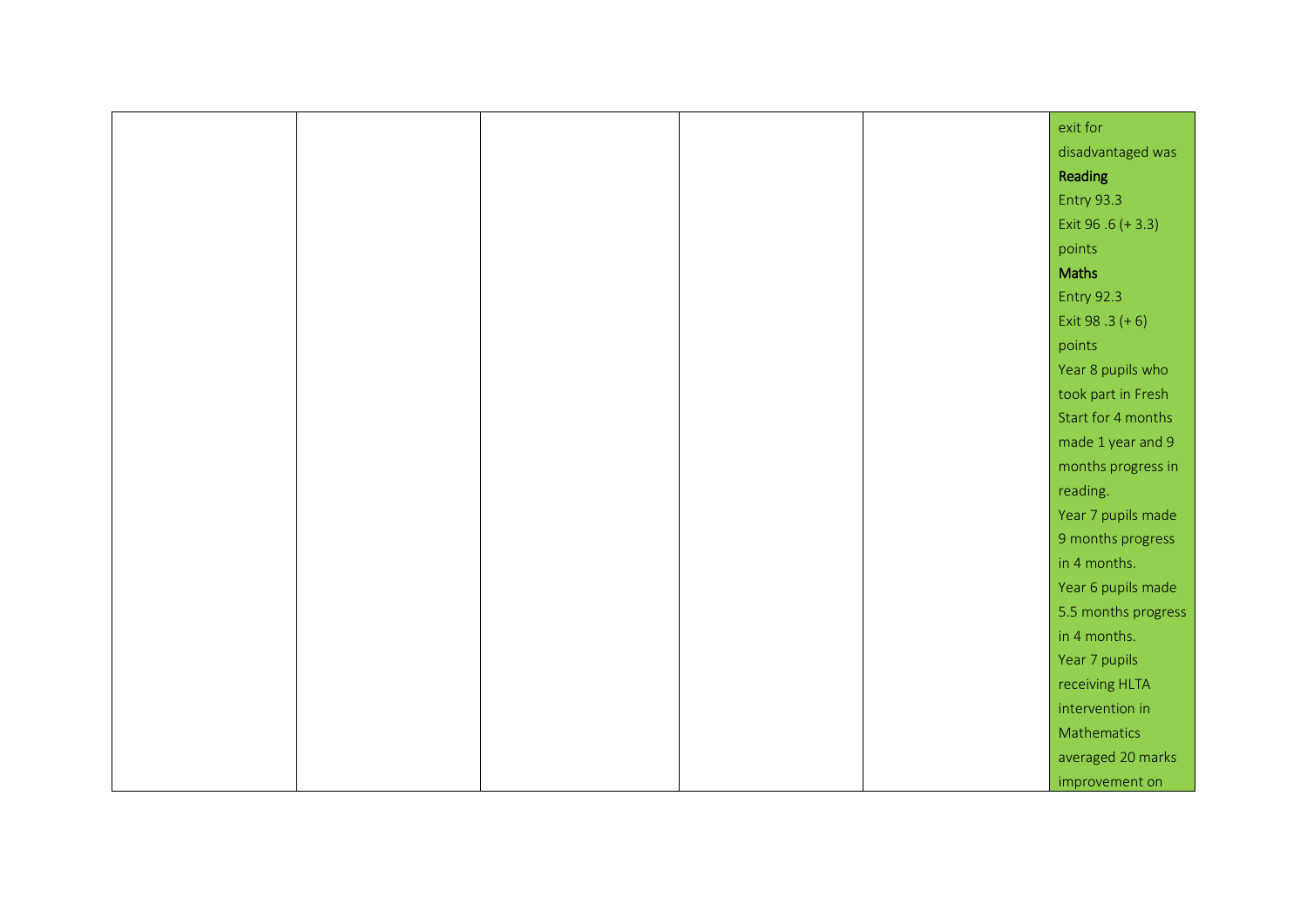|                                                                                    |                             |                                                                                                           |                                                                                                                                                                                                         |                                                                                                                                                                     | termly AQA tests,<br>Sept-June.<br>Data for all subjects<br>attached.                                                                                                                                                                                                                                                                                                            |
|------------------------------------------------------------------------------------|-----------------------------|-----------------------------------------------------------------------------------------------------------|---------------------------------------------------------------------------------------------------------------------------------------------------------------------------------------------------------|---------------------------------------------------------------------------------------------------------------------------------------------------------------------|----------------------------------------------------------------------------------------------------------------------------------------------------------------------------------------------------------------------------------------------------------------------------------------------------------------------------------------------------------------------------------|
| To improve the<br>behaviour and<br>attitude to learning of<br>disadvantaged pupils | 50% of HLTA cost:<br>£11000 | HLTA to provide<br>intervention for pupils<br>with EBD barriers.<br>Extra time bought from<br>LA for ASPO | With an improvement<br>in behaviour,<br>emotional and social<br>difficulties and<br>mentoring for this<br>there will also be an<br>improvement in<br>attitude to learning<br>and therefore<br>progress. | Reduction in the<br>number of<br>behavioural incidents<br>for disadvantaged<br>pupils.<br>Greater progress<br>across the curriculum<br>for disadvantaged<br>pupils. | In Y6 behavioural<br>incidents (including<br>low level classroom)<br>P1 reduced from 10<br>in Term 1 to 8 in<br>Term <sub>3</sub><br>In Y7 behavioural<br>incidents (including<br>low level classroom)<br>reduced from 50 in<br>term 1 to 9 in term<br>3<br>In Y8 behavioural<br>incidents (including<br>low level classroom)<br>reduced from 77 in<br>term 1 to 14 in<br>term 3 |
| Ensure all pupils are<br>equipped and ready<br>for learning                        | £816.15                     | Provide<br>uniform/equipment to<br>pupils                                                                 | Not being fully<br>equipped generates<br>barriers to success<br>and diverts staff                                                                                                                       | No lost learning time<br>for disadvantaged<br>pupils.                                                                                                               | Uniform and PE was<br>provided for pupils<br>as needed.                                                                                                                                                                                                                                                                                                                          |